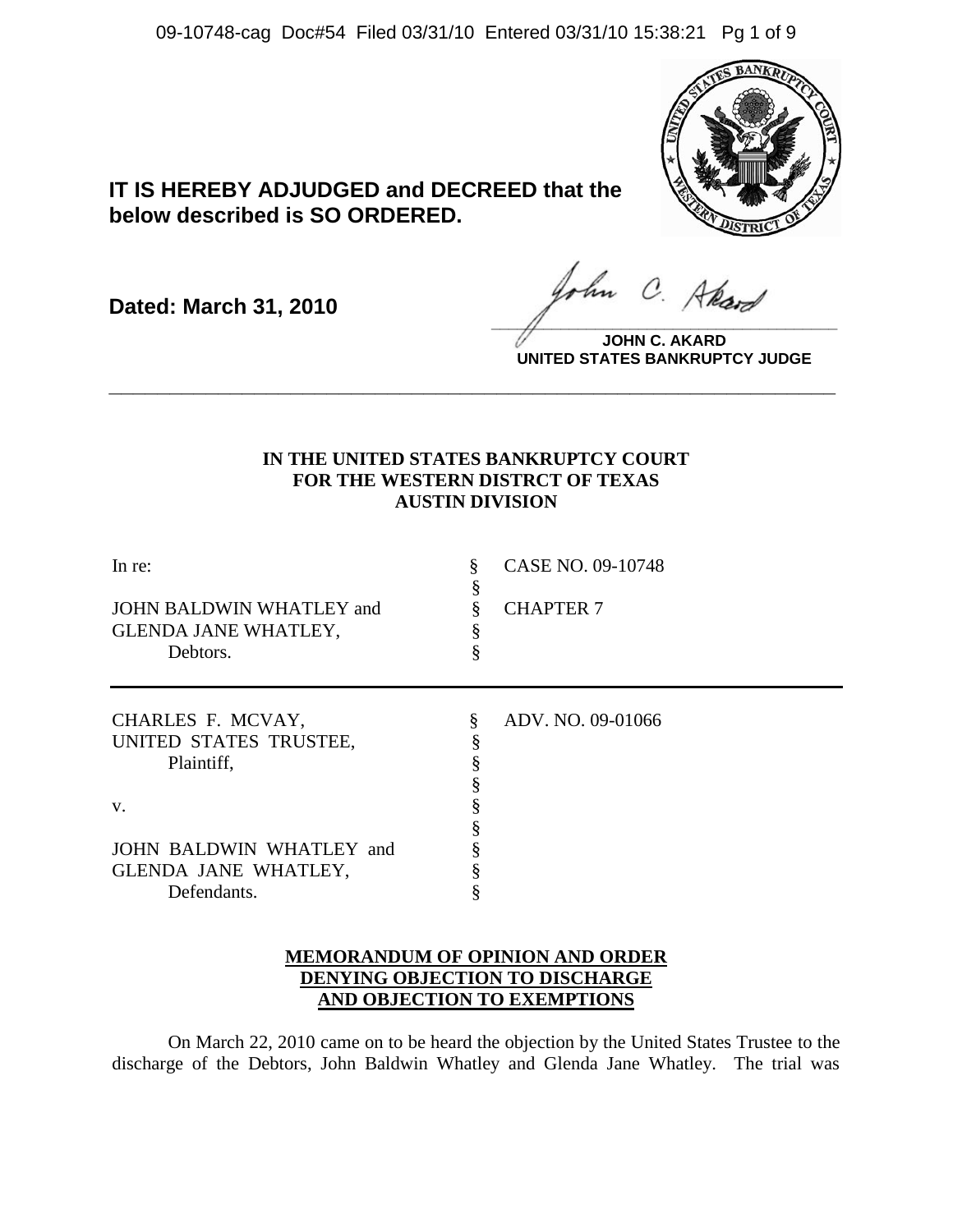consolidated with the trial of the objection to Debtors' claimed exemptions filed by the Chapter 7 Trustee, C. Daniel Roberts.<sup>1</sup>

## **FACTS**<sup>2</sup>

Mr. Whatley is 77 years of age and retired. Mrs. Whatley did not testify, but she appears to be of similar age. No evidence was introduced concerning the occupation in which Mr. Whatley was engaged, but he did not show much familiarity with business matters.

Mr. and Mrs. Whatley (the "Debtors") filed for relief under Chapter 7 of the Bankruptcy Code on March 27, 2009. In their schedules, they listed their homestead at 106 Red Bud Drive, Spicewood, Texas, which consisted of two lots (the "Homestead"). They valued the homestead at \$135,000 and noted that there were no liens on it.

Apparently in 2006 or 2007 (the dates are not clear from the evidence), the Debtors decided to engage in the construction of homes for resale. The evidence in this case indicates that they either owned or acquired two lots – Nos. 64 and 65 in the Edgewater Beach, Sec 2 Addition in Travis County Texas.<sup>3</sup> These lots are in addition to their Homestead.

Lot 65: In their schedules, the Debtors listed 1217 Overlook Circle, Spicewood, Texas, which was subject to a lien of Horizon Bank for \$196,000. The Debtors valued the lot at \$170,000. The schedules and evidence do not reflect if there were any improvements on the lot, and if so, the nature of them. On May 15, 2009, Texas Country Bank filed a motion to lift stay on Lot 65 in order to foreclose on a construction loan and deed of trust signed by both Debtors on July 11, 2007. $4$  The motion recited that in their schedules, the Debtors had improperly listed the lien on this property as being held by Horizon Bank. The automatic stay was relieved to allow Texas Country Bank to foreclose on Lot  $65$  on June 5, 2009.<sup>5</sup>

**Lot 64:** On July 11, 2007, the Debtors executed a Construction Loan Promissory Note to Horizon Bank for \$208,000. The note was secured by a Deed of Trust on Lot 64. The street address was given as 1219 Overlook Circle, Spicewood, Texas. Interest was payable monthly and the principal became due on July 11, 2008. On August 6, 2008, the maturity of the note was extended to November 11, 2008. The Deed of Trust was foreclosed upon on January 6, 2009.<sup>6</sup> The sole bidder was Horizon Bank, which bid \$123,500 for the property.

 $\overline{a}$ 

<sup>&</sup>lt;sup>1</sup> The Trustee's Objection to Debtor's (sic) Exemption Claims is item  $#11$  on the docket of the Bankruptcy Case. This court has jurisdiction in this matter under 28 U.S.C. §1334 (a) and (b), 28 U.S.C. § 157(a) and (b), and the Order of Reference of Bankruptcy Cases and Proceedings by the United States District Court for the Western District of Texas, August 13, 1984. These are core proceedings under 28 U.S.C. §157(b)(1) and (2)(B) and (J).

<sup>&</sup>lt;sup>2</sup> The court adopts the Summary of Facts contained in the Joint Pre-Trial Order submitted by the parties.

 $3$  For convenience, the lots will be referred to by their numbers in this opinion. The evidence does not reflect whether these two lots were the only two the Debtors attempted to develop. In argument, Debtors' counsel referred to "one house that worked out well," but there is no evidence to support that statement.

<sup>4</sup> Case docket item #7.

 $5$  Case docket item #14

<sup>6</sup> Debtors' Exhibit 1.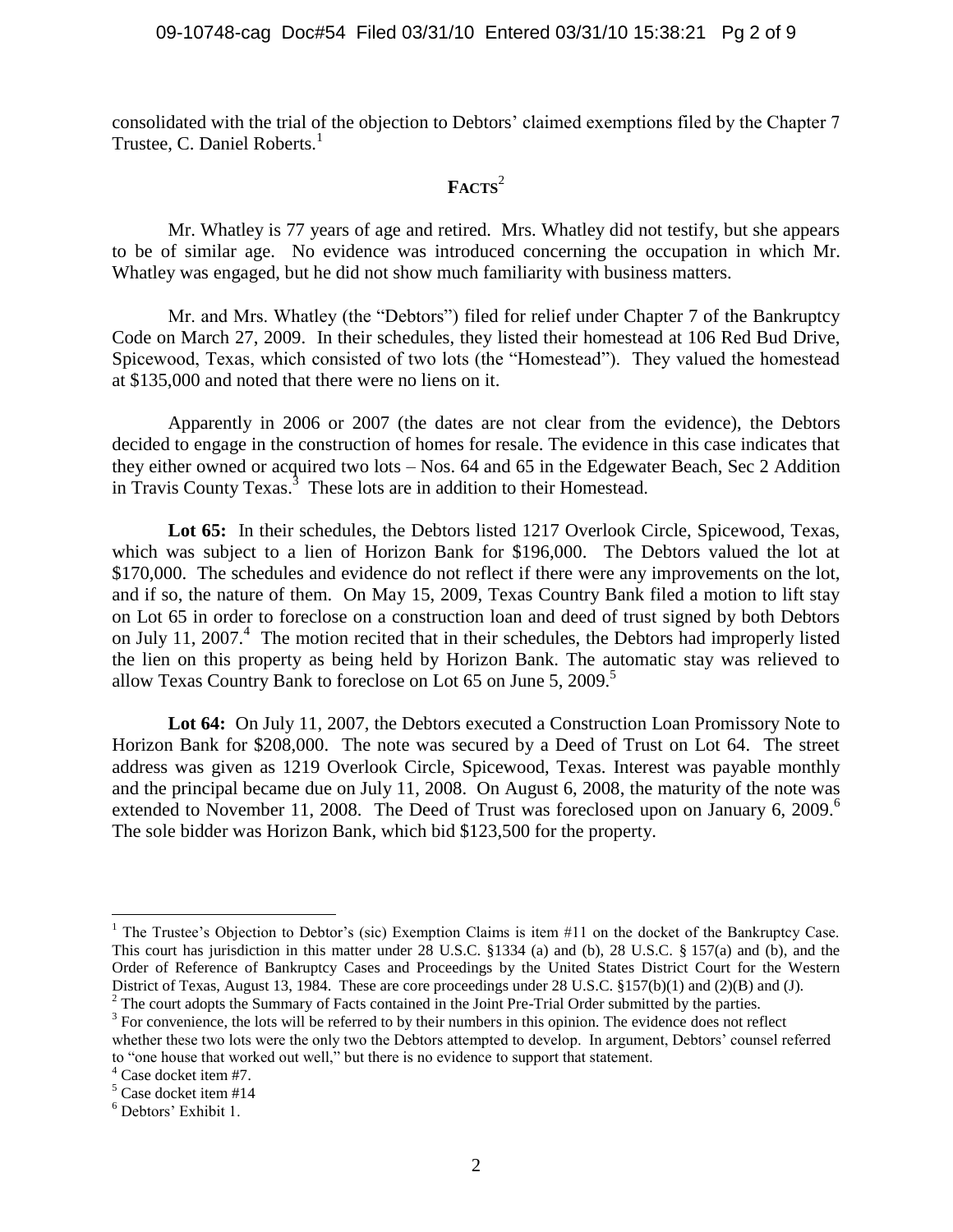### 09-10748-cag Doc#54 Filed 03/31/10 Entered 03/31/10 15:38:21 Pg 3 of 9

Mr. Whatley testified that some time prior to the foreclosure sale, he had a contract for what he referred to as a "short sale" of Lot 64 to Donald J. Heckert and Cynthia A. Heckert (the "Heckerts") for  $$182,000$ .<sup>7</sup> He knew that the debt to Horizon Bank was more than that amount, but he felt, at that time, he had sufficient funds to make up the difference. He did not personally contact the bank concerning the proposal, but relied upon the statement of his real estate broker that the bank had rejected the contract.

By Special Warranty Deed dated February 25, 2009, Horizon Bank conveyed Lot 64 to the Heckerts.<sup>8</sup> The cash consideration is not recited, but the Heckerts executed a note for \$168,000 to Sterling Bank. The note is secured by a Deed of Trust on Lot  $64.9$  The Deed of Trust recites that the note is due in six months.

On March 3, 2009, Horizon Bank sued the Debtors in the 201<sup>st</sup> Judicial District Court of Travis County, Texas.<sup>10</sup> Attached to the state court petition is a copy of a demand letter dated November 17, 2008 which asserts that the amount due on the note is \$201,482.15. There is no evidence that the Debtors contacted the bank officers whom they were requested to contact in that letter. The state court petition recites the \$123,500 bid at the foreclosure sale and seeks damages of \$84,500 plus all costs and expenses of collection. It is noteworthy that the amount claimed in the state court suit is the difference between the price Horizon Bank bid at the foreclosure sale and the original \$208,000 principal of the note. The state court petition does not give any credit for the lesser amount mentioned in the demand letter, nor for the funds Horizon Bank received from the resale of the property.

Debtors' Exhibit 5 is a statement from the Travis County Central Appraisal district showing the Heckerts as the owners of Lot 64 and giving it an appraised value of \$277,038 as of July 15, 2009.

The only claim filed in the Bankruptcy Case is by Horizon Bank in which it asserts the amount due at the date of the filing of the case was \$107,217.60.

All of the testimony about a house under construction appeared to be about the house on Lot 64. Mr. Whatley stated that it was not finished, even when there was a contract to sell it to the Heckerts. When he was told that the bank would not approve that contract, he went to the house and retrieved a number of appliances and plumbing items, most of which were still in the original boxes, and returned them for credit to Lowes Home Improvement Company. He stated those items had been purchased on credit with the right to return them within ninety days for full credit and that he returned them within that time.

Horizon Bank did not join in the objection to the discharge and was not represented at the hearing on this matter.

 $\overline{a}$ 

 $7$  The contract was not introduced into evidence.

<sup>8</sup> Debtors' Exhibit 2.

<sup>9</sup> Debtors' Exhibit 3.

<sup>&</sup>lt;sup>10</sup> Debtors' Exhibit 4.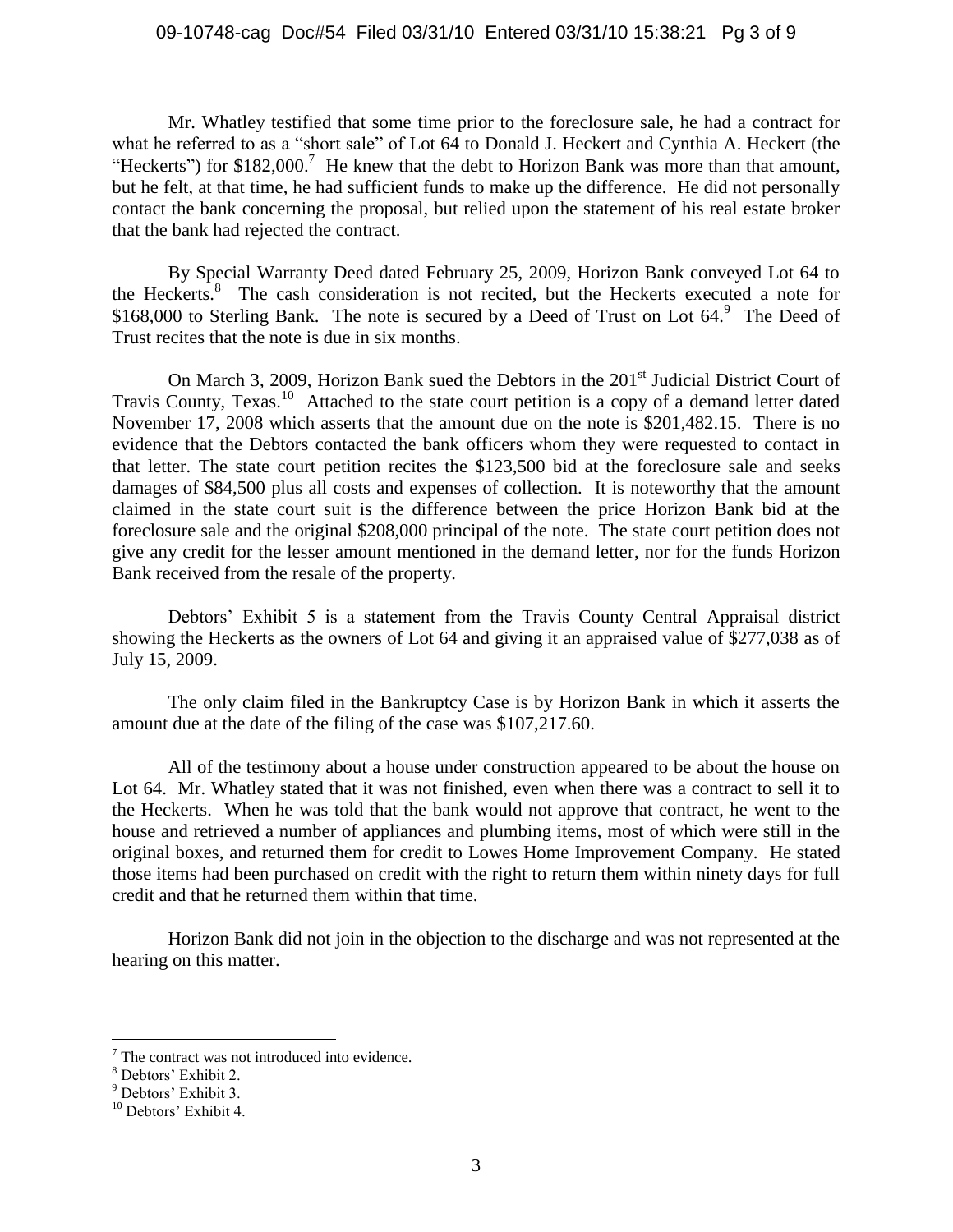**The Homestead:** On January 8, 2002, the Debtors executed a note to Countrywide Mortgage Company in the principal amount of \$62,700. The note was secured by a deed of trust on their homestead. The note called for monthly payments of \$529.10 and the balance was due in full on January 1, 2017. Regular monthly payments were made until November 18, 2008 when Mr. Whatley paid off the note in full by paying \$41,102.70 from his account at American Bank of Texas, N.A. At the meeting of creditors, Mr. Whatley testified that he paid off the note to "save his home," but he acknowledged that the Homestead was not posted for foreclosure when he paid it off. The Debtors did not disclose the payment to Countrywide in their Statement of Financial Affairs.

**Investment Account:** The Debtors had an investment account with American Century Investments. The December 31, 2007 value of that account was \$56,766.93. The account depreciated rapidly with the fall of the market. The Debtors closed that account on November 10, 2008 and received \$40,230.74.<sup>11</sup> Mr. Whatley said he closed that account to stop the loss of the money and to put it into something safer. He used the proceeds of that account to pay off his homestead.

**Gifts to the Debtors' Daughter:** Sometime in August 2008 (the exact date was not disclosed in the evidence), the Debtors gave \$10,000 to their daughter. That gift was not disclosed in their initial schedules. Mr. Whatley testified that the gift was to help the daughter save her home. In support of that, the Debtors introduced their Exhibit 6, which is a letter to their daughter from Wells Fargo Home Mortgage pointing out that she is in arrears in the amount of \$ 6,942.35. A second part of that exhibit is another letter from Wells Fargo Home Mortgage to the Debtors' daughter dated August 10, 2008 concerning the delinquency, but not containing an amount.

The Debtors gave their daughter another \$5,000 in October 2008 to help her pay her bills.

**New Car:** Mr. Whatley stated that their old car had 156,000 miles on it and needed major costly repairs to the air bag system. In January 2009, instead of doing those repairs, they traded in their old car and purchased a 2008 Toyota Camry. They paid some cash down and financed the balance at Security Service FCU. Their schedules list the credit union as secured on the vehicle which they valued at \$22,000 and showed the lien at \$10,000. They reaffirmed the debt to the credit union on July 2, 2009.<sup>12</sup> The credit union did not file a claim in the Bankruptcy case.

**Home Repairs:** In July 2008, the Debtors had a major water leak in their home. On July 29, 2008, they paid Spicewood Plumbing \$452.50 for repairs. The repair invoice reads: "Service call/parts and Labor—repair leak in wall,  $\frac{3}{4}$ " &  $\frac{1}{2}$ " copper manifold in wall behind cabinet. (Leak caused damage to floor and found mold due to leak). $13$ 

At the meeting of creditors, Mr. Whatley testified that shortly before they filed their petition, the Whatleys spent \$3,427.35 for flooring in the Homestead and \$4,955.77 for interior

 $\overline{a}$ 

<sup>&</sup>lt;sup>11</sup> Debtors' Exhibit 9.

 $12$  Case docket item # 22

<sup>&</sup>lt;sup>13</sup> Debtors' Exhibit 7.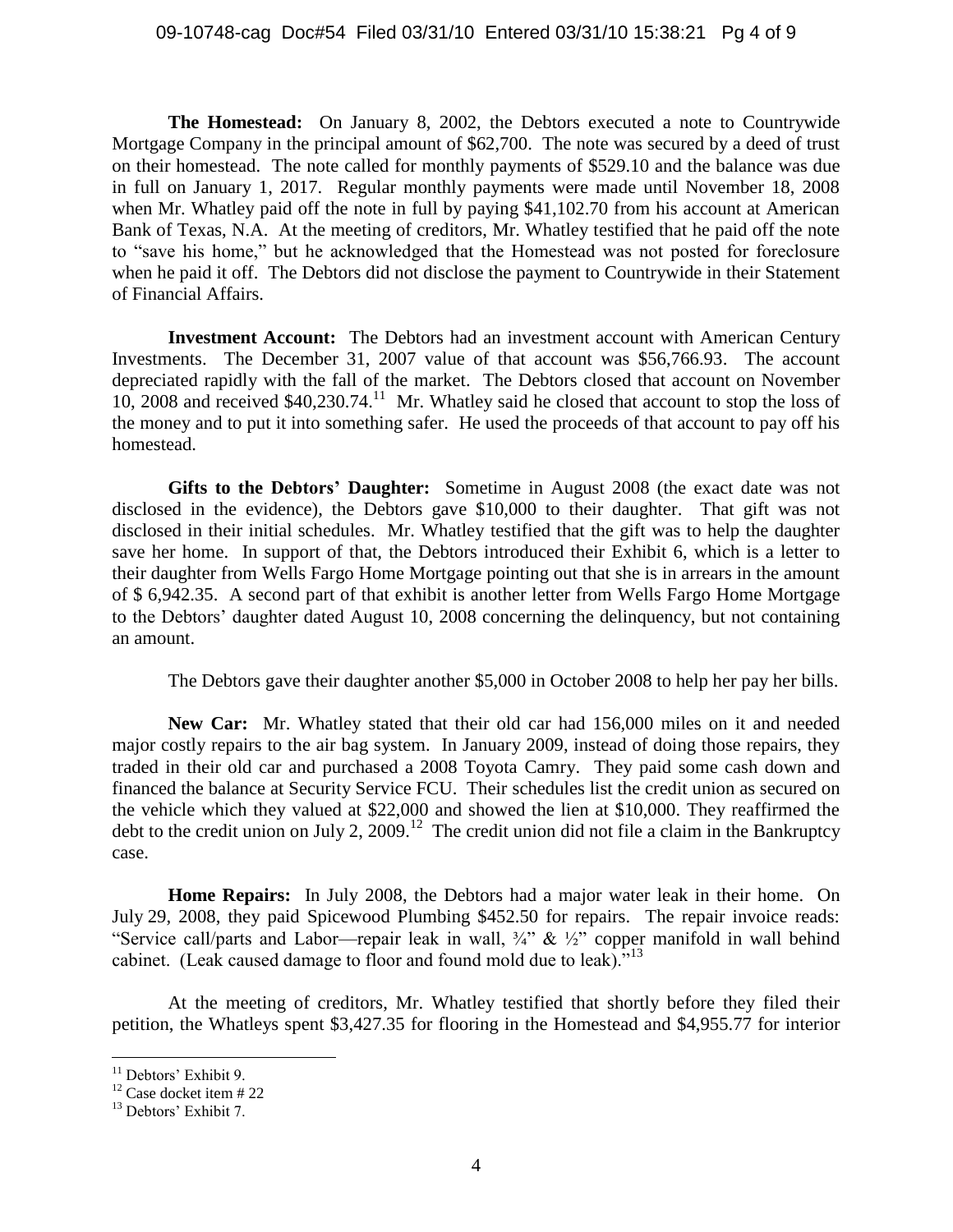#### 09-10748-cag Doc#54 Filed 03/31/10 Entered 03/31/10 15:38:21 Pg 5 of 9

painting in the Homestead. When asked why he spent all this money before filing bankruptcy, Mr. Whatley testified that he knew "I would not have it after I filed bankruptcy, so I spent it." At trial he explained that his attorney told him that any money in the bank account on the date of filing would go to the trustee.

**Mattress:** At the meeting of creditors, Mr. Whatley testified that he bought a bed for \$3,400 two days before they filed for bankruptcy. At the hearing, he said it was a mattress. He said he and Mrs. Whatley had back problems and needed a particularly good mattress. In support he introduced Debtors' Exhibit 8, which is a report of back surgery he had in February 2008. He stated they tried other mattresses which did not help, so had to purchase the one in question.

#### **POSITIONS OF THE OBJECTORS**

**Objections to the discharge:** The United States Trustee objects to the discharge of the Debtors under §  $727(a)(2)(A)$  and  $(a)(4)(A)$ .

 $\S 727(a)(2)(A)$  denies the discharge to a debtor who, "with intent to hinder, delay or defraud a creditor or an officer of the estate charged with custody of property under this title, has transferred, removed, destroyed, mutilated, or concealed, or has permitted to be transferred, removed, destroyed, mutilated, or concealed . . . property of the debtor, within one year before the date of filing of the petition."

The United States Trustee asserts the Whatleys should be denied a discharge because within one year prior to bankruptcy, they used non-exempt funds to prepay the loan on the Homestead, made gifts to their daughter, and bought unnecessary goods and services. The complaint states: "Mr. Whatley's testimony that he knew he wouldn't have the funds after bankruptcy manifests an intent to hinder, delay, or defraud the Trustee and the creditors of this estate."

 $\S 727(a)(4)(A)$  denies the discharge to a debtor who "knowingly and fraudulently, in or in connection with the case . . . made a false oath or account."

The United States Trustee also asserts that the Whatleys should be denied a discharge, because by signing the Statement of Financial Affairs under penalty of perjury, they made a false oath by omitting the payment to Countrywide Mortgage and the gifts to their daughter. Again, the Trustee points to Mr. Whatley's testimony that he knew he would not have the funds after bankruptcy. The Trustee points out that at the meeting of creditors, Mrs. Whatley testified that they had worked on the bankruptcy schedules for two weeks.

**Objection to exemptions:** As permitted by the Bankruptcy Code, the Debtors claimed the Texas exemptions. The Chapter 7 Trustee objects to some of the exemptions under both federal and state law.

 $\S 522(0)(4)$  denies the debtor an exemption in a homestead to the extent that within the 10 years prior to filing the bankruptcy the debtor used non-exempt property to enhance the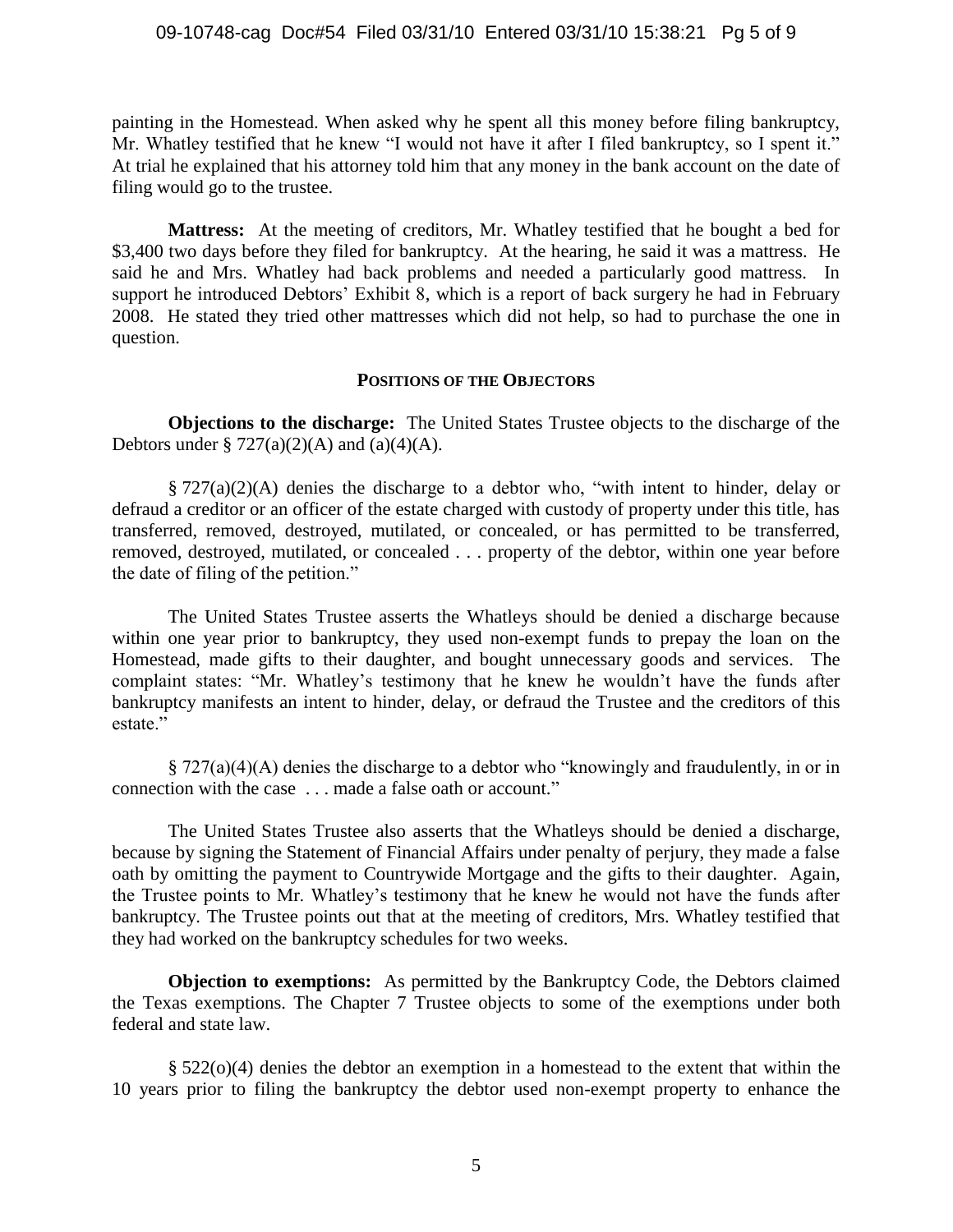exemption "with the intent to hinder delay or defraud a creditor." Stated another way, the Chapter 7 Trustee is seeking a lien on the Debtors' homestead to the extent of the \$41,102.70 that the Debtors used to pay off the lien on the homestead.

Under  $§$  42.004 of the Texas Property Code, if "a person uses the property not exempt under this chapter to acquire, obtain an interest in, make improvement to, or pay an indebtedness on personal property which would be exempt under this chapter with the intent to defraud, delay, or hinder an interested person from obtaining that to which the interested person is or may be entitled, the property interest, or improvement acquired is not exempt from seizure for the satisfaction of liabilities."

The Chapter 7 Trustee seeks to deny the Debtors' claim of exemption to the 2008 Toyota because they used \$15,000 from a credit union account to pay down on the vehicle.<sup>14</sup> A similar argument is made with respect to the \$3,462.92 paid to purchase the mattress (furniture in the Trustee's objection).

### **BURDEN OF PROOF**

**Objection to the discharge:** Federal Rule of Bankruptcy Procedure provides: "At a trial on a complaint objecting to a discharge, the plaintiff has the burden of proving the objection."

> Some courts have required that the plaintiff prove its case by "clear" and convincing evidence." However, since the Supreme Court's decision in *Grogan v. Garner* specifying the burden of proof in a dischargeability proceeding under section 523(a), courts have adopted the position that the burden of proof under section 727(a) is proof by a preponderance of the evidence.

6 *Collier on Bankruptcy*,  $16<sup>th</sup>$  ed. ¶ 727.14[7] (9.2008).

 $\overline{a}$ 

**Objection to Exemptions:** The party objecting to an exemption has the burden to prove that the exemption was not properly claimed. Federal Rule of Bankruptcy Procedure 4003(c). The preponderance of the evidence standard applies to actions brought under § 522(o). *4 Collier on Bankruptcy,* 16<sup>th</sup> ed. [522.08[5][b] (12/2009). It should also apply to actions brought under § 42.004 of the Texas Property Code.

### **DISCUSSION**

**False Oath:** False oaths sufficient to justify a denial of discharge under § 727(a)(4)(A) include a false statement or omission in the debtor's schedules. *Beaubouef v. Beaubouef (In re: Beaubouef,)* 966 F2d 174, 178 (5th Cir 1992). To prevail, the United States Trustee has the burden of proving that (1) the Debtors made the statement under oath; (2) the statement was

<sup>&</sup>lt;sup>14</sup> The figure of \$15,000 comes from the Trustee's Objection. That amount was not contained in the Stipulation of Facts nor was it mentioned in the testimony. Mr. Whatley testified only that he paid some cash in connection with the purchase of the vehicle.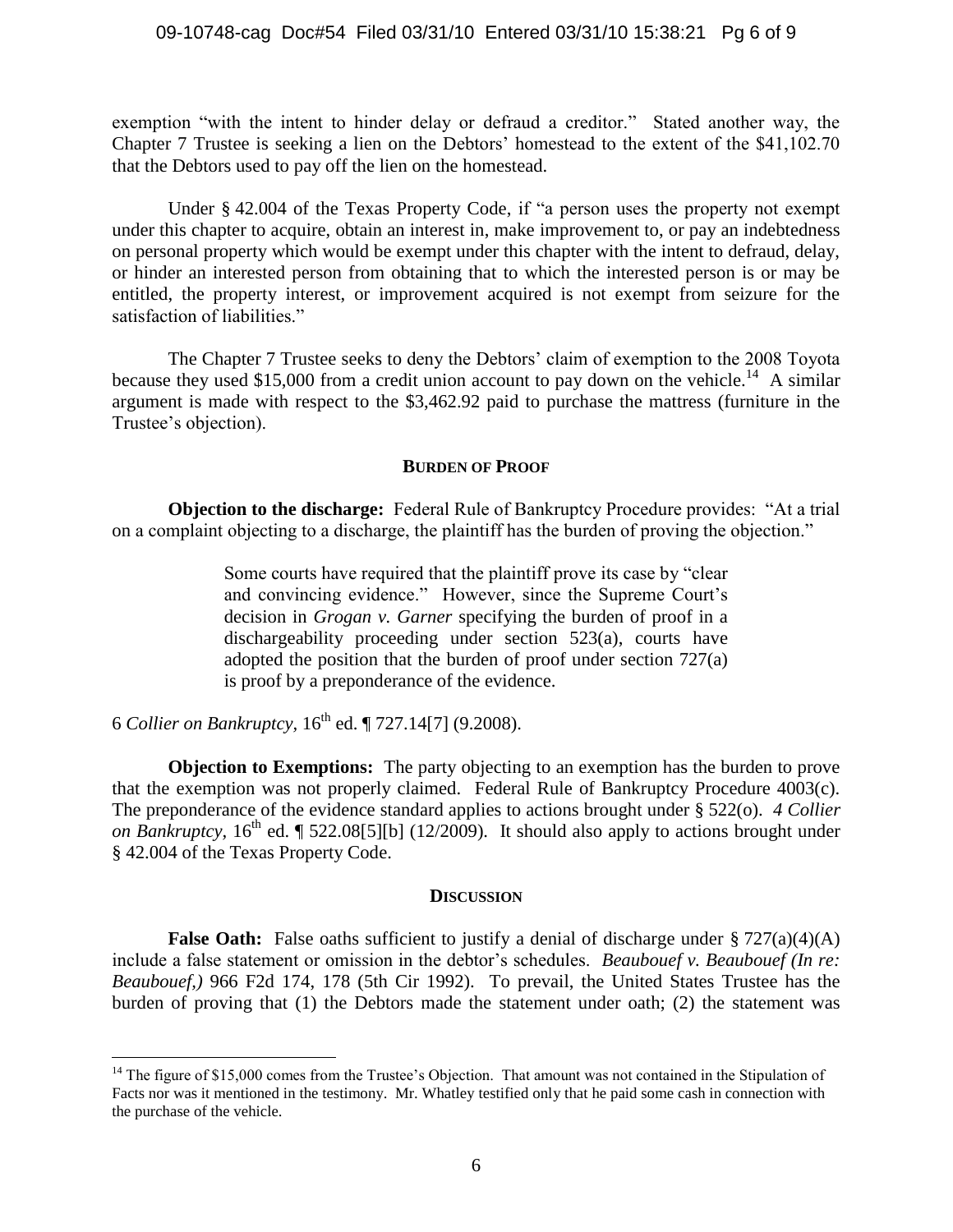#### 09-10748-cag Doc#54 Filed 03/31/10 Entered 03/31/10 15:38:21 Pg 7 of 9

false; (3) the Debtors knew the statement was false; (4) the Debtors made the statement with fraudulent intent; and (5) the statement related materially to the bankruptcy case. *Id.*

There is no evidence concerning the preparation and signing of the Statement of Financial Affairs and Schedules other than Mrs. Whatley's statement noted above. There is no question in this case that the statements (in this case, the omissions) were made under oath and were false, in that the Debtors did not disclose the gifts to their daughter and the payment to Countrywide to pay off the lien on their Homestead. On June 8, 2009, the Debtors filed an amended first page to their Statement of Financial Affairs where they listed the gifts to their daughter. No explanation was made why they did not, at the same time, show the payment to Countrywide.

The United States Trustee asserts that the Debtors should have listed the payment to Countrywide in response to question 10 of the Statement of Affairs. That question requires a debtor to "List all other property, other than property transferred in the ordinary course of the business or financial affairs of the debtor, transferred either absolutely or as security within two years immediately preceding the commencement of this case."

The court recalls no evidence adduced on this point. The United States Trustee states the fact that Mr. Whatley testified he knew he would not have the money after bankruptcy, indicates a knowing and fraudulent intent to make a false oath is this case. The court does not agree for several reasons: (1) to most laymen, the transfer of "property" means tangible property; not cash; (2) the Debtors could well have thought that paying off the homestead was within the ordinary course of their financial affairs; and (3) the Debtors could have logically concluded that paying off a debt was not a "transfer." The court finds that the Debtors did not know that the failure to list the payment to Countrywide was a false statement and that their failure to list that payment was not made with fraudulent intent.

With respect to the payments to the daughter, the court finds that omission inadvertent and not material. It was not knowingly false and was not done with fraudulent intent.

In sum, the Untied States Trustee's complaints under  $\S727(a)(4)(A)$  are denied.

**Balance of the complaints:** The United States Trustee's complaints under § 727(a)(2)(A) and the Chapter 7 Trustee's objection to exemptions, all hinge on whether these Debtors intended to "hinder, delay, or defraud a creditor or an officer of the estate."

There is no evidence tying Mrs. Whatley to any of these actions, so the complaints and objections are denied as to her.

Certainly no debtor is going to admit that he/she intended to hinder, delay or defraud the creditors, so the intent has to be inferred from the debtor's acts and the circumstances.

In response to question 2 of the Statement of Financial Affairs, the Debtors showed that their income from 2007 came from dividends, capital gains, a pension, and social security. In 2008, their income came from dividends (greatly reduced from 2007), an IRA, the pension, and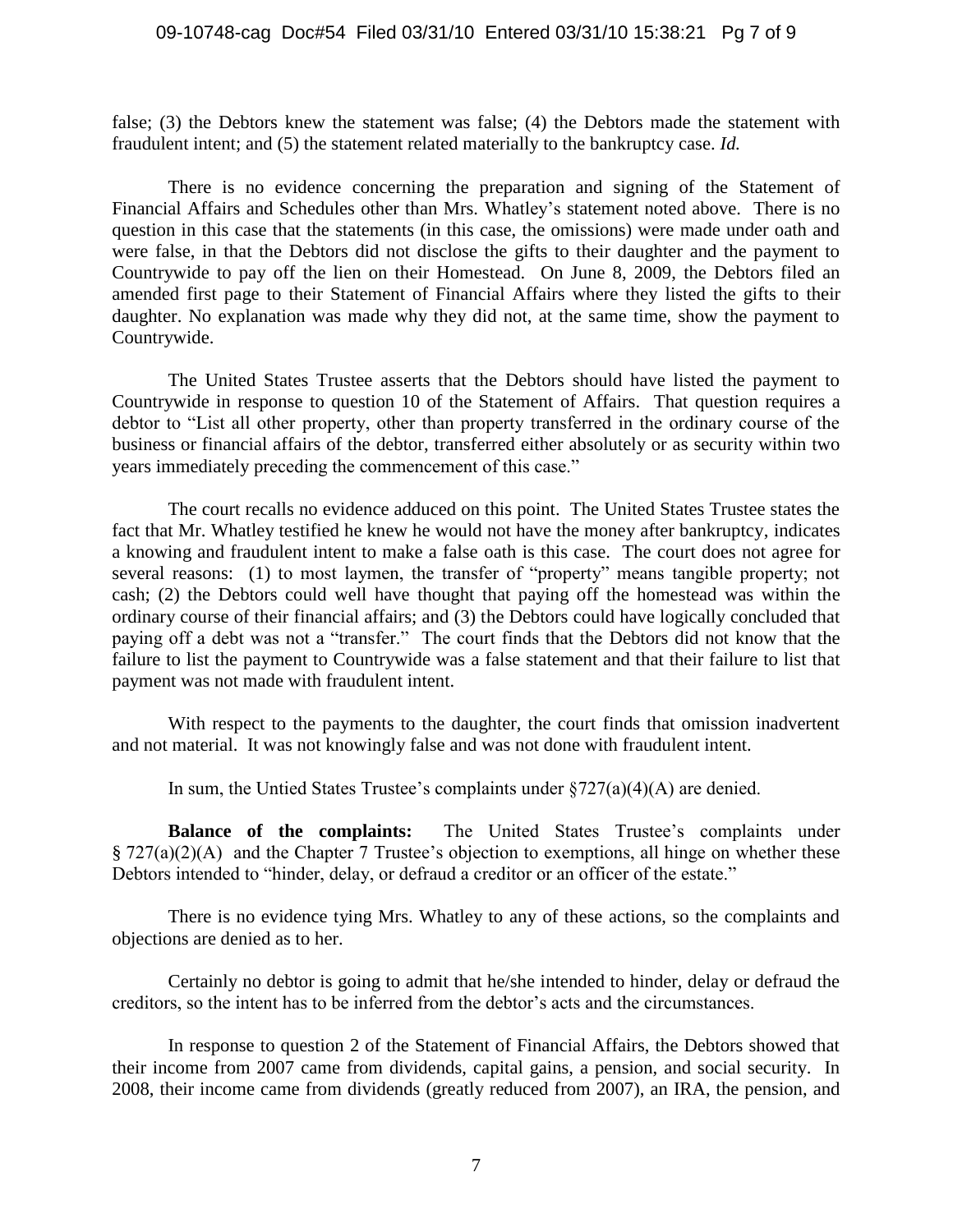#### 09-10748-cag Doc#54 Filed 03/31/10 Entered 03/31/10 15:38:21 Pg 8 of 9

social security (also reduced from 2007). The pension of \$31,856 is by far the largest source of their income.

Faced with the declining income from his investments and thus the prospect of lesser income in the future, it is not surprising that Mr. Whatley cashed in the investment account (which, as noted above, had already decreased by approximately \$16,000) and used the money to pay off the lien on the Homestead. The natural thing for every person is to want to keep "a roof" over his head" and by paying off the lien his monthly payment obligation to Countrywide was eliminated. The court finds there was no fraudulent intent in paying off the lien to Countrywide.

The payments to the daughter are clearly understandable. What parent would not help out a daughter with a crisis? Certainly those payments were not made with a fraudulent intent.

The repairs on the house and the purchase of the mattress are a bit more troubling since they were made on the eve of bankruptcy. However, the report from the plumbing company shows extensive damage to the floor and walls, so the repairs were made to preserve the homestead, not with intent to defraud the creditors. The court accepts Mr. Whatley's testimony on the mattress for the same reason.

Throughout this proceeding  $-$  at the meeting of creditors and at trial  $-$  Mr. Whatley has been open and honest. His testimony is credible. He did not spend money on luxuries, take trips, or make unnecessary purchases. He used the money to protect his home and family. The court cannot infer fraudulent intent from that.

In sum, the court cannot find that Mr. Whatley took the described actions with intent to hinder, delay, or defraud the creditors of an officer of the estate.

#### **CLOSING COMMENT**

Another matter, which is technically not a factor in this case, but which the court feels compelled to mention is the fact that this is a one creditor case. Horizon Bank is the only creditor to file a claim and the only party which would profit by having the discharge of these Debtors denied. It could be argued that Texas Country Bank would also benefit from the denial of the discharge, but there is no evidence that the bank suffered a deficiency upon its foreclosure. Texas Country Bank did not file a claim in this bankruptcy and has apparently moved on to other matters. The only other creditor listed in the Debtors' schedules was the credit union which received a reaffirmation on its vehicle loan.

Horizon Bank, on the other hand, filed a claim in this bankruptcy case. It did not participate in the objection to the discharge in any manner. Does that indicate a complete lack of interest on its part or does it simply want the United States Trustee and the Chapter 7 Trustee to do the dirty work for it?

Had Horizon Bank accepted the short sale, its loss would have been approximately \$20,000 or, if expenses of the sale were included, perhaps as much as \$30,000. Mr. Whatley testified that he thought he had enough money to pay the difference, but at the very least, he was